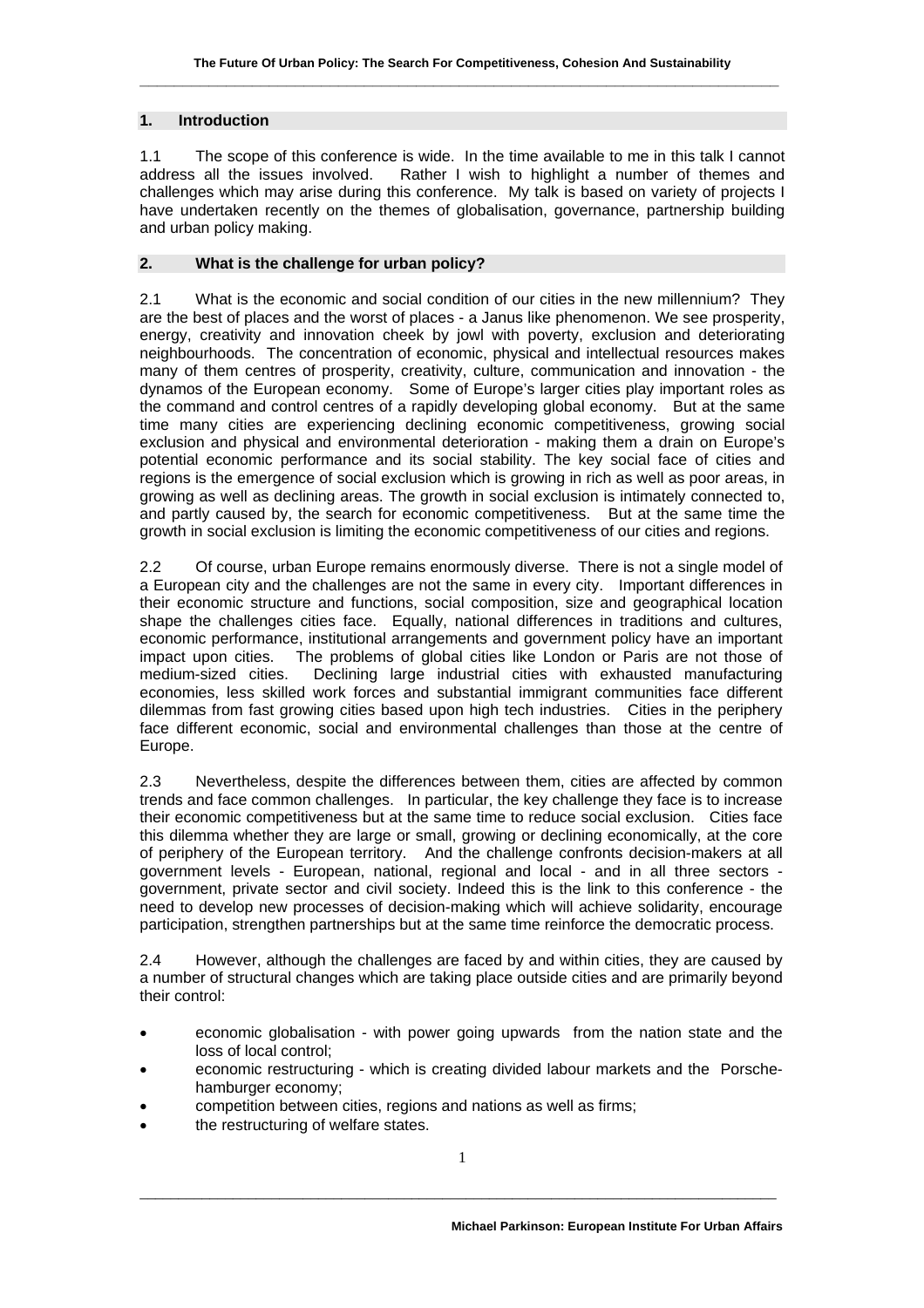2.5 Rapid changes in the economic environment caused by internationalisation and industrial and corporate restructuring have transformed the character of local economies. They have brought a more fragmented labour market, a decline in manufacturing and rise in the service sector, high levels of structural unemployment, an increase in part time, insecure and low paid employment, a shift in the balance of male and female employment and a growing gap between the highest and lowest household incomes. These changes are not only found in cities where the economy is in decline or during periods of recession. They are also a feature of booming economies. Growth does not guarantee an increase in the number of jobs. Instead, capital intensive production methods reduce them. And many potential workers in the most successful cities lack the skills needed in modern industries. Growing polarisation in incomes, employment quality and job security has occurred in cities with very different economic trajectories across the European Union.

2.6 They have encouraged uneven social development which is increasingly played out on a spatial level in our cities and regions. Social exclusion is different from the concept of poverty from which it developed:

- it is more dynamic, more relational, more multi-dimensional, a process as well as a condition;
- it involves not only labour markets but housing markets and social welfare systems;
- it has to be tackled through many policy areas;
- it needs an integrated rather than a sectoral approach.

2.7 Achieving the latter - an integrated approach - remains a key challenge for all governments at city, regional, national and European level. Many have not yet addressed the challenge. Some have attempted to do so. A few are succeeding. But much more needs to be done.

## **3. Governance constraints upon sustainable urban regeneration**

3.1 The challenge of achieving sustainable development does not take the same form or intensity in every European city. The precise patterns vary from country to country and city to city partly depending upon national economic trajectory, labour market policies, welfare state policies and citizenship rights. However, despite such differences, there are a number of common financial and institutional trends which affect the capacity of cities to achieve sustainable regeneration. These include :

- growing political and public concern about rising levels of public expenditure and taxation which has made national governments anxious to reduce levels of public expenditure. The pressure for financial orthodoxy has been increased by the needs of EU member states to meet the convergence criteria for EMU. There will be fewer public resources available in future - and cities will have to shoulder their share of the burden;
- as national governments attempt to roll back the public sector, there has been the increasing substitution of private for public provision in many policy sectors - in housing, welfare, training and education, transportation, infrastructure and communications;
- a decline in service provision by single public agencies and the growth in mixed models of service delivery and public provision;
- increasing decentralisation of responsibilities if not always resources away from central government to regional and city governments;
- paradoxically, despite, the first four trends, the pressure for increased public services and expenditure is growing. Social and demographic changes mean there will be more old people, more single parent families, more women in the labour force, growing social exclusion. In the countries of the former Eastern bloc, in addition to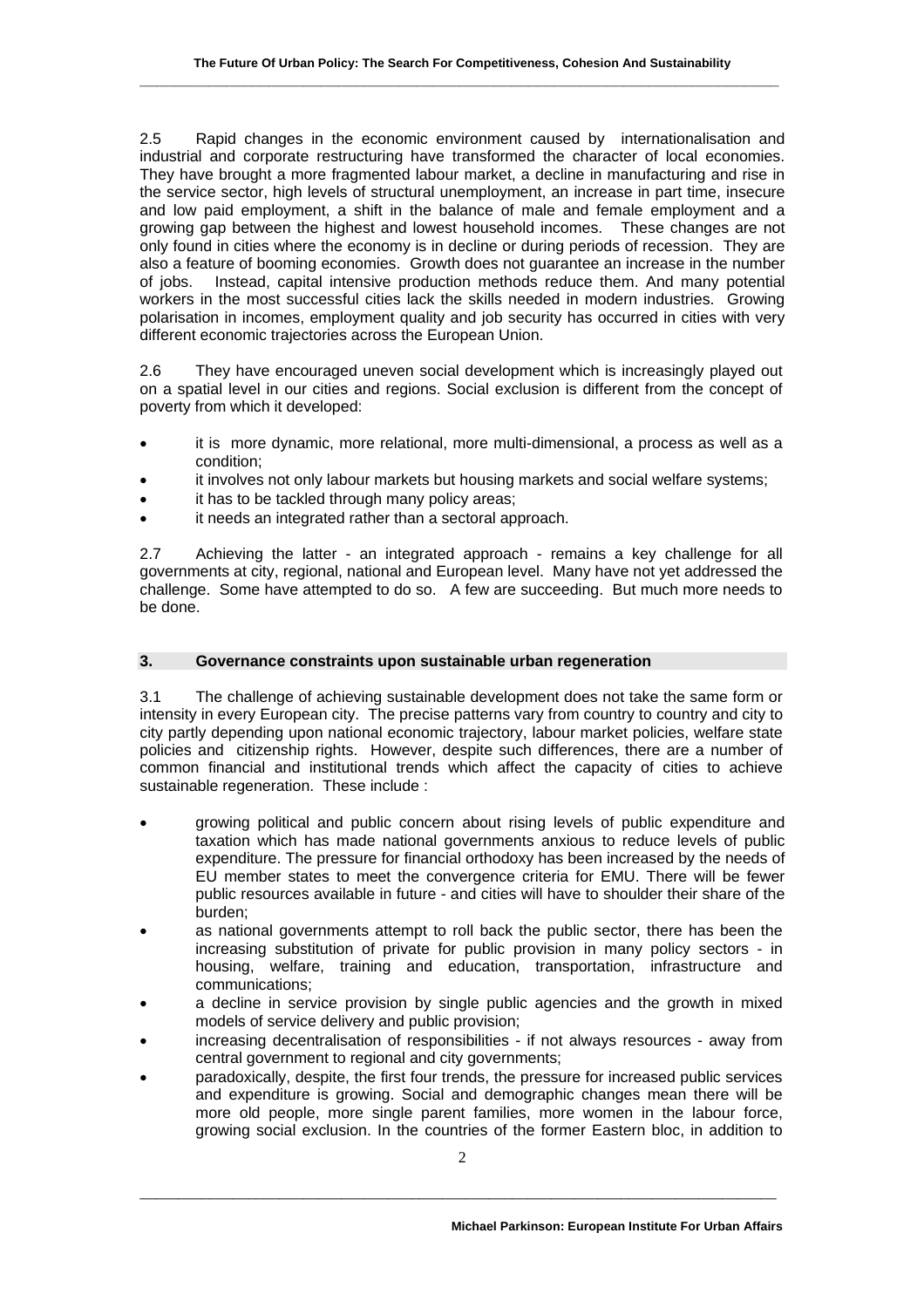problems on revenue budgets, there will be huge pressures to modernise and upgrade their physical stock which will affect budgets at national government and European level.

3.2 The combination of these trends means that cities in the next decade will face growing social exclusion but increasing financial pressures in a more complex, fragmented institutional environment. Cities will need to be more creative, more institutionally innovative in finding financial packages which will allow them to fund programmes and projects which will contribute to their economic competitiveness but reduce social exclusion. Increasingly partnership models will be required. The challenge of devising effective models of governance will become increasingly urgent.

## **4. National urban strategies**

4.1 European countries have different economic and social trajectories, different institutional frameworks and cultures and different urban systems and policies. But despite this diversity, during the 1990s there has been a convergence of views about the problems they face and the kinds of policy responses they should be adopting. In all countries, policy makers are confronting growing social exclusion in urban areas created by globalisation, economic restructuring, technological change, institutional restructuring and urban competition. All are grappling with the need to reduce centralisation, improve the performance of national and local governments, de-bureaucratise delivery systems and create partnership mechanisms and cultures. Equally, they have all moved, if in different ways, in the direction of area-based approaches.

4.2 National policies are an important part of the context in which cities have to respond to change. The institutional, financial, planning and legislative frameworks still vary enormously between European countries. Nevertheless, three trends which transcend national boundaries are worth noting. The first is that the balance between national, regional and local responsibilities and powers has been changing in many European countries. In particular, there has been a growing pattern of decentralisation of powers and responsibilities to lower levels of government. Traditionally decentralised countries like Germany have continued that process. But even countries more traditionally centralised like Belgium, France, Spain and Italy have been creating or increasing the authority of regional and urban institutions during the past decade.

4.3 National motives varied. Sometimes the changes were in response to regional demands for greater territorial autonomy. Sometimes governments were anxious to dismantle centralised decision-making systems created in the post-war period. Sometimes national leaders were anxious to shift responsibility for difficult problems of urban economic restructuring down to local level. The degree of national fiscal support given to regional and urban institutions to face their new responsibilities varied and induced differing degrees of financial difficulties. Nevertheless, the important point is that decentralisation created greater autonomy and political space at the lower levels of decision-making, which many of Europe's most dynamic urban and regional leaders exploited to develop new political roles for themselves and new economic strategies for their areas. By contrast, where countries did less to decentralise as in Portugal, Greece, Ireland and Britain, cities and regions have fewer powers and perhaps less capacity to generate local responses to economic restructuring.

4.4 A second general trend has been the emergence of more explicit national urban strategies in many European countries. The countries which urbanised first and hence experienced urban decline first - Britain, France and Germany - were the first to develop systematic urban policies. The process which began during the late 1960s increased in the 1980s. But the trend emerged in many other countries during the 1980s. The scale and sophistication of national strategies still varies and they remain relatively under-developed in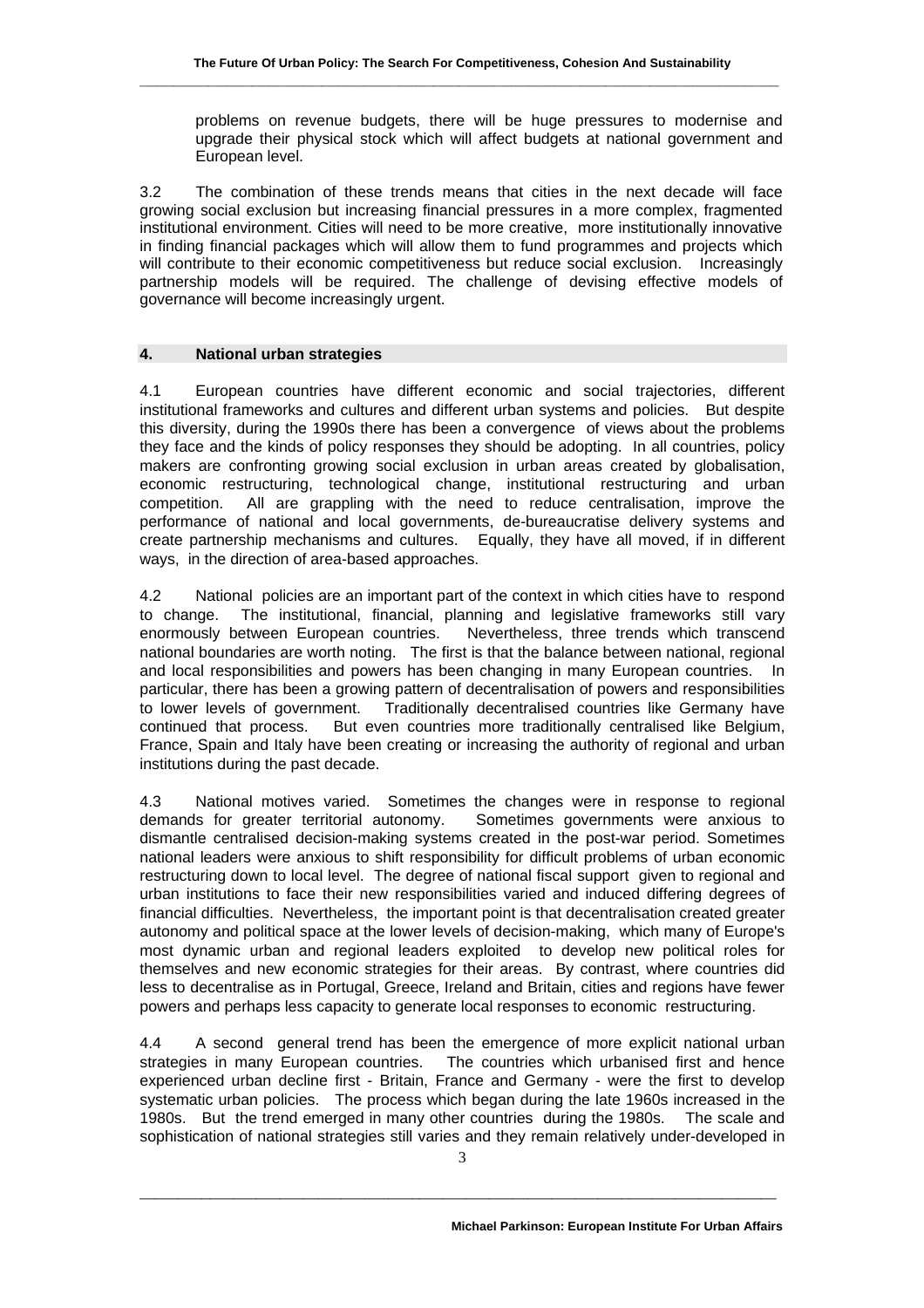some countries, but national recognition of the importance of cities and problems strengthened throughout the 1980s 1990s and should continue.

4.5 A third trend has been growing recognition of the economic opportunities for cities. This was encouraged by increased awareness of the importance of economic competition between nations and cities during the 1980s and the potentially increased pace of that process after the creation of the Single European Market. Urban leaders became more aware of the need to avoid falling behind the already successful European cities and sought to identify new economic niches in the European economy. But national leaders also became conscious of the potential contribution of cities to national economic competitiveness and performance. In particular, in many countries the contribution of capital and larger cities was acknowledged and the governmental restrictions that had been placed upon their growth by redistributive regional and planning policies in the 1970s were frequently relaxed during the 1980s. This encouraged the economic and population resurgence of many cities but also encouraged the growth of economic competition between European cities. In these three ways, national strategies guarantee that cities will remain high on both domestic and European agendas. That will be encouraged by the growing interest of the European Commission in urban problems and opportunities, which has also led to an increased and sharper policy focus upon urban issues.

## **5. From government to governance - the growth of partnerships**

5.1 Partnership is a vogue word. Governments, business, local authorities, the community and voluntary sectors increasingly subscribe to the value and virtues of partnership. The principle has been extended to a wide range of policy sectors - training, housing, community care, social services, community and urban regeneration. This growth of interest in partnerships is uncontested. But its virtues and achievements are not. The concept is ambiguous. It means different things to different people. Some regard the idea as a uniquely valuable way of addressing the changing world that local institutions face. Others see it as a way of distracting attention from many economic, legal, institutional and financial constraints that cities face.

- 5.2 However, achieving partnerships is not easy. It requires integration between:
- the public, private and community sectors;
- different policy sectors including housing, education, training, welfare taxation and benefit systems, economic development;
- different parts of the public sector, especially within national government administration.

Achieving this integration and creating partnerships between key agencies remains a major problem in many countries and cities.

- 5.3 Also when setting up partnerships, partners have to address a set of key questions:
- clarity is it clear to all partners what the function and authority of the partnership is and where responsibility lies for decision-making and implementation?
- resources are there dedicated resources to drive the partnership agenda through the whole local or national government department; do the resources for the community partner match what is required for them to participate fully?
- is there commitment throughout partner organisations and is this matched by training and incentives to encourage partnership working?
- are agency partners co-ordinating their own working or do community partners have to cope with the fragmentation and territorial disputes before they can address their own concerns?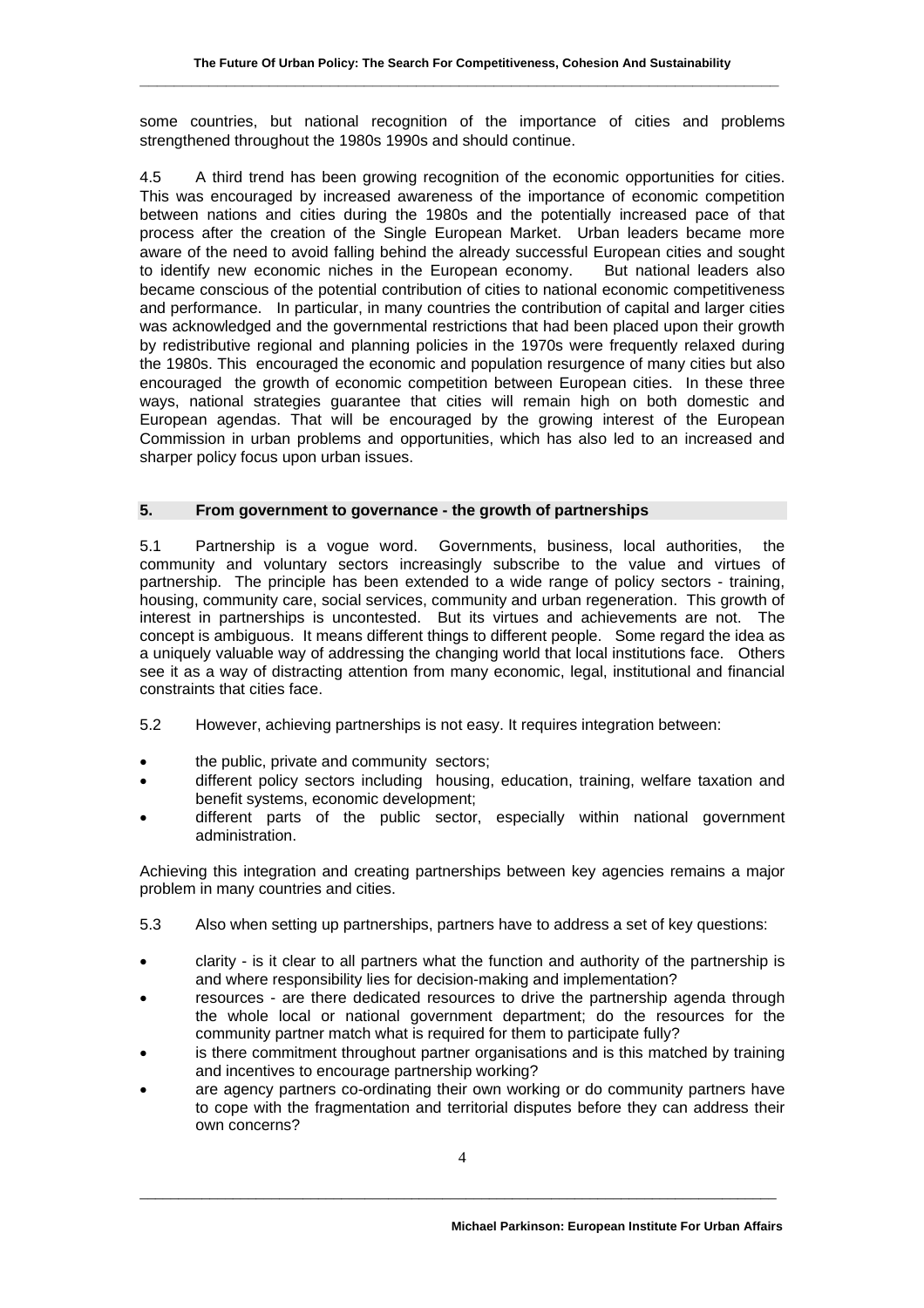- does the partnership acknowledge and work with conflicting interests or are these swept under the table to emerge in frustrating and disillusionment on the part of those whose views are excluded?
- accountability how is the partnership accountable and what support is offered to community representatives to ensure they are fully kept in touch with their constituency?
- 5.4 Experience suggests that to be successful partnerships need:
- a clear vision which is commonly developed and owned;
- clarity about what different partners will do and not do;
- critical mass having a few major projects to provide a focus;
- targeting adding value by doing only things which they can do;
- leadership from the top but wide teamwork;
- equality between partners:
- to review activities and be prepared to change.

5.5 But researchers and policy makers need to test the assumptions which underlie partnerships - that they are an effective way to mobilise different partners to respond to social solidarity and that they bring added value. In particular they should:

- test the assumption that the private sector brings resources and is remains committed to the regeneration process over the long term;
- attempt to assess the impact of partnerships in terms of delivering results as well as the process of decision-making;
- assess whether partnerships can achieve as much in economic development as they can in social policy areas;
- assess whether the benefits of partnerships outweigh the costs as a form of decisionmaking.

## **6. The spatial architecture of urban policy**

6.1 There is growing political recognition that exclusion threatens sustainable development in many cities. It has encouraged an increasingly urgent search by many governments for successful ways of integrating excluded urban communities. In particular, it<br>has encouraged the use of area-based initiatives. The trend is most marked in northern has encouraged the use of area-based initiatives. European countries which urbanised first and experienced economic, social and environmental decline earliest - Britain, France, the Netherlands. Policy approaches vary between countries but most attempt to promote innovation in the preparation, packaging and delivery of services to particular groups, often concentrated within particular areas and neighbourhoods. They attempt to:

- improve the integration of policy making at European, national, regional and local levels;
- promote the horizontal integration of policies across different policy sectors;
- link mainstream policies with specific anti-poverty or area-based initiatives;
- develop new cross-sectoral institutional arrangements for the delivery of programmes which widens the range of actors involved.

6.2 This debate also raises the question of what is the right spatial scale at which to intervene - the region, the city or the neighbourhood? This may vary across policy sectors. For example, in terms of economic policy - labour market, transport, infrastructure, planning issues - the wider regional framework might be the most appropriate spatial level. By contrast, for addressing social exclusion, the neighbourhood might be the most appropriate level. Just as policy cannot be confined to neighbourhood initiatives but must connect to the wider city, the fate of urban areas cannot be considered outside their regional context. This is particularly the case in terms of labour market. It may never be possible to find enough jobs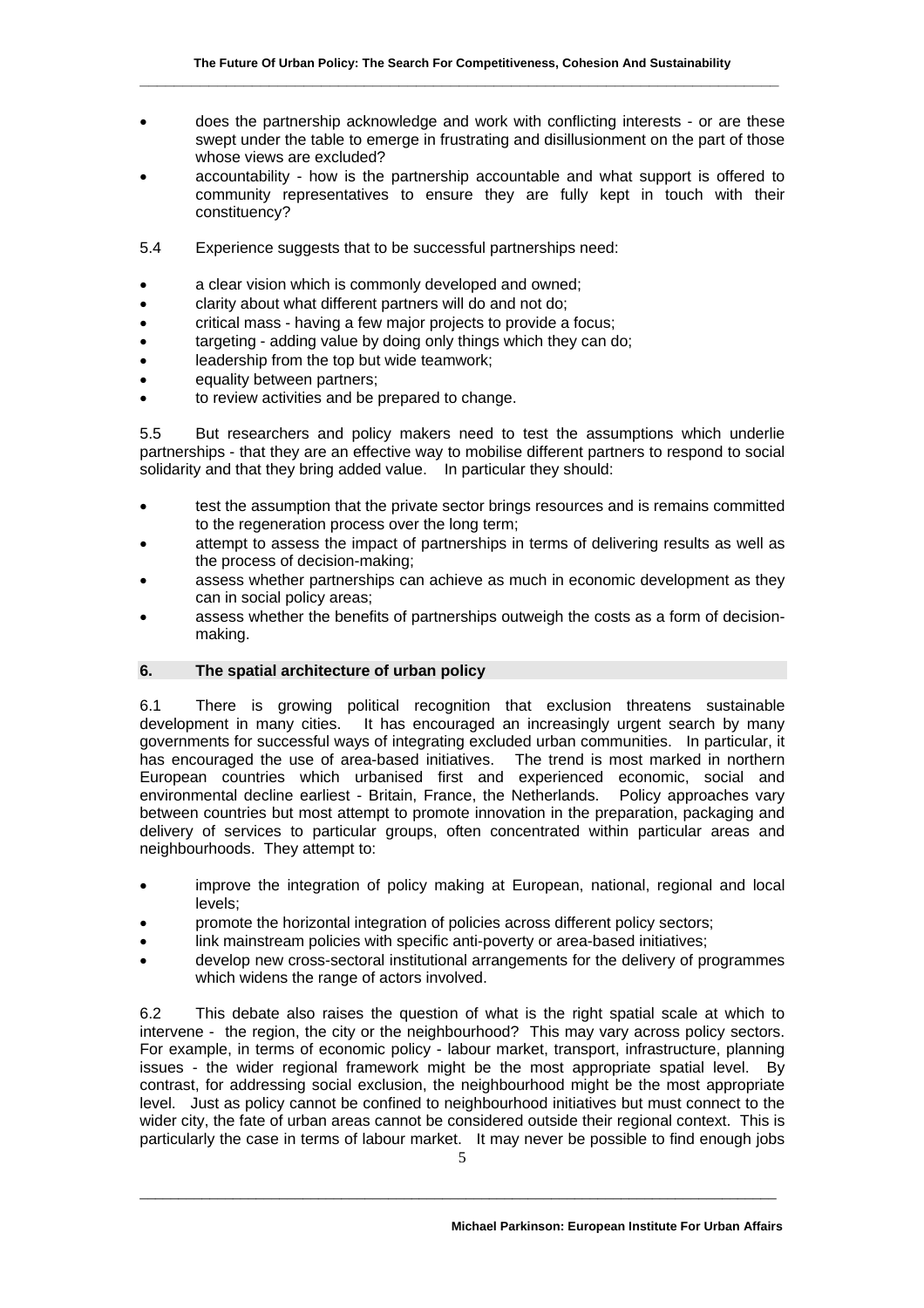for excluded people within the excluded community. There needs to be a strategy for the wider labour market. If area-based approaches towards excluded communities are adopted, there is still a need to develop mechanisms which link them strategically to the economic and social mainstream of the wider urban and regional areas.

6.3 The relationship between cities and regions is crucial - they can not and must not be separated. There is a growing recognition that economic, social and institutional links between cities and regions are becoming more complex. Just as urban regeneration cannot be confined to neighbourhood initiatives but must connect to the wider city, the fate of urban areas cannot be considered outside their regional context. The threats and opportunities faced by cities are similar to those faced by regions and equally the challenges for regional policy are similar to those for urban policy. A recent OECD review of developments in regional policy, for example, identified the following trends:

- a shift in the goal of policy away from the simple goal of achieving regional equality to one of economic competitiveness;
- new territorial bases for regional policy, with a greater recognition not only of subnational territories but of the role of regions in their national and international contexts;
- the state is ceasing to be the lead actor in policy with the move towards the enabling state and broad partnerships between state, industry, and community involving the transfer of skills, new forms of joint financing and new structures based on equality rather than hierarchy.

6.4 These trends in regions are identical to those faced by cities and by urban policy. But in the past governments have not recognised the scope for institutional and policy collaboration between cities and regions. The policies for the two sectors should be more closely aligned in future - at both national and European level. Cities and regions often do not function well together even though problems and opportunities typically cross urban and regional boundaries. There is not an artificial distinction between them. But typically this is not recognised which gives rise to such problems as:

- fiscal exploitation with the region using but not paying for services provided by the city;
- the physical segregation of excluded communities with an unwillingness across the region to collaborate and share services and financial responsibility for those communities;
- local tax regimes which encourage municipalities to compete against each other;
- administrative boundaries which are often too narrowly drawn to make economic or social sense.

Such problems need to be addressed more systematically by both national and European policy.

## **7. Partnership and urban regeneration - the European experience**

7.1 I recently examined cities in countries with both similar and different economic, social and political systems and traditions to Britain looking at partnership and area-based approaches to increasing social solidarity in cities. Their experience underlines some general points for this conference. The cities are Lille in France, Dublin in Ireland, Rotterdam in the Netherlands and Copenhagen in Denmark. The countries vary in population size from 60m in France to 5m in Denmark. They vary in the degree of centralisation from the tightly centralised Irish to the decentralised Danish system. They vary in the scale and nature of their welfare state provision from the corporatist model of Denmark and the Netherlands to the minimalist system in Ireland. And they vary in their economic structure and performance from the successful high growth, high value added, diverse economies of the Netherlands and Denmark to the rapidly modernising Irish economy.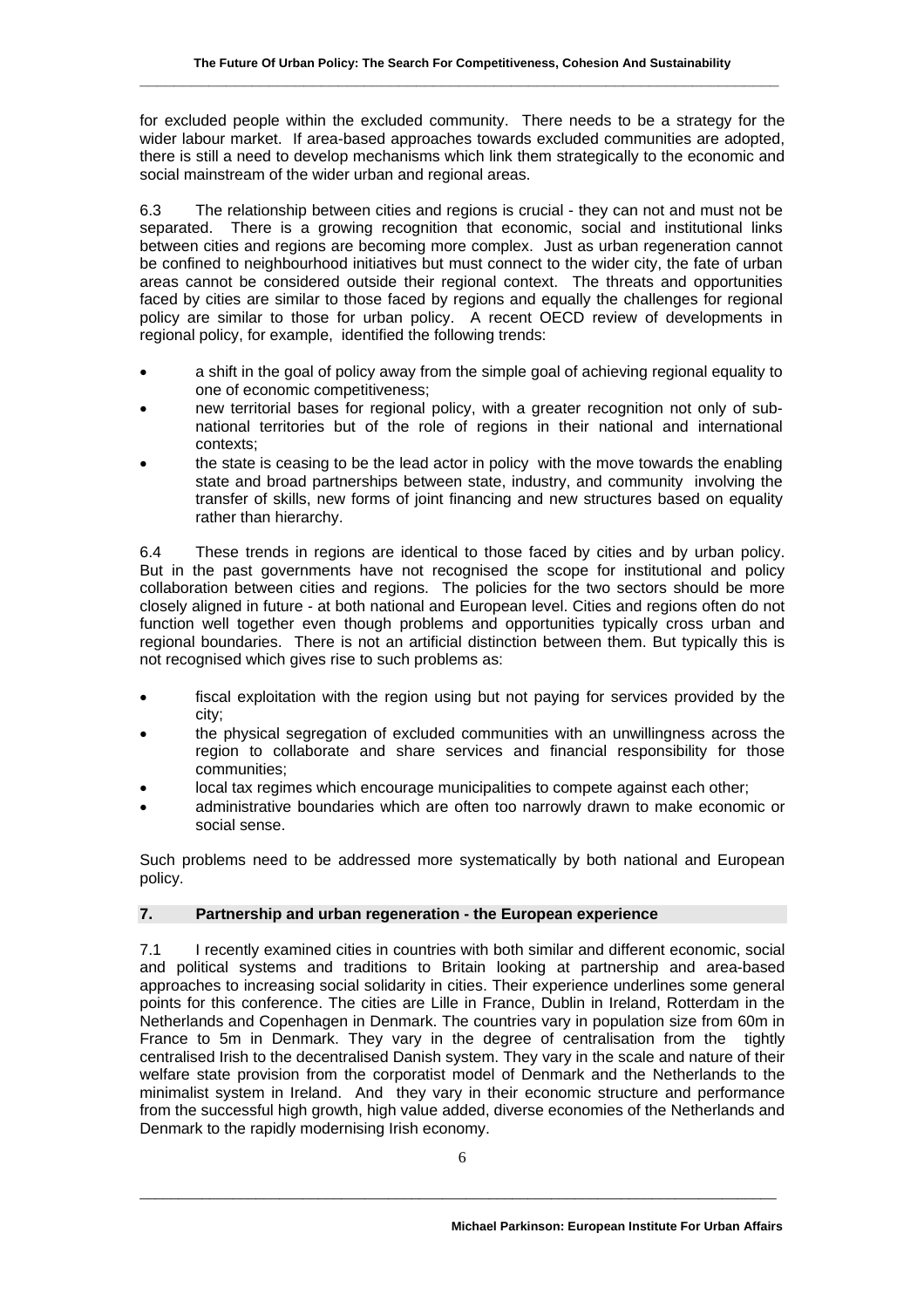7.2 Policy makers in these countries not only share common administrative and technical dilemmas. They face common political challenges. Developing integrated and area-based solutions to the structural problems of social exclusion presents a variety of such challenges, including:

- generating political support for the principle of area based initiatives;
- generating long term financial and institutional resources for them;
- integrating the priorities, policies and programmes of central and local government departments;
- bending the priorities of mainstream programmes and agencies to excluded areas;
- involving the private sector in meaningful policy-making and implementation;
- empowering communities;
- achieving partnership;
- achieving transparency and accountability for partnership mechanisms.

7.3 The degree of progress achieved in different countries has been affected by a variety of factors including:

- the national institutional framework especially levels of centralisation;
- the capacity, contribution and commitment of the public, private and community sectors;
- the nature of working relationships between different sectors.

7.4 Progress has been made in many of these areas. However, in each of them there is a long way to go before such institutional difficulties will be overcome. Their experience underlines the point that two decades of experience have taught us in Britain - resolving these administrative and political challenges is not easy and must be a continuous process. Securing long-term financial and political support for special initiatives, achieving inter-agency working, bending main programmes and resources, getting the right fit between area-based initiatives and strategic conurbation level responses, encouraging partnerships, engaging the private sector and empowering communities are increasingly goals of urban policy in many European countries and cities. But achieving them is proving as great a challenge to them as it is for the British. They, like Britain, have a considerable distance to travel before they have resolved these dilemmas.

## *Vertical integration - the balance of power between national and local institutions.*

7.5 To work effectively, area-based responses require vertical integration and in particular a shift in the balance of power between national, regional and local governments. This issue is challenging for all the countries in this study, many of which have centralised systems of government. None of them has very powerful regional level government. France experienced a process of decentralisation at the beginning of the 1980s, but regional governments are not as powerful as many outside the metropolitan elites had hoped. The Irish experiment with regional councils is only three years old and has borne little fruit to date. The Netherlands is introducing sub-regional level government in the metropolitan areas but the system remains under-developed. It is actively attempting to decentralise, but the system has a long way to go. Provincial councils in Denmark have few real powers in relation to local authorities. Denmark has the most decentralised system but, in the interests of fiscal equity, national government retains considerable influence over the finances and policies of local authorities.

7.6 The two most centralised countries in my study are France and Ireland. In both cases, the standing, resources and capacity of local authorities is low. In Ireland, there is a recognition of the need to devolve power from national government, to improve the capacity and performance of the public sector generally and local authorities in particular. But the process is only beginning and there is not yet a clear indication of how far it will proceed. In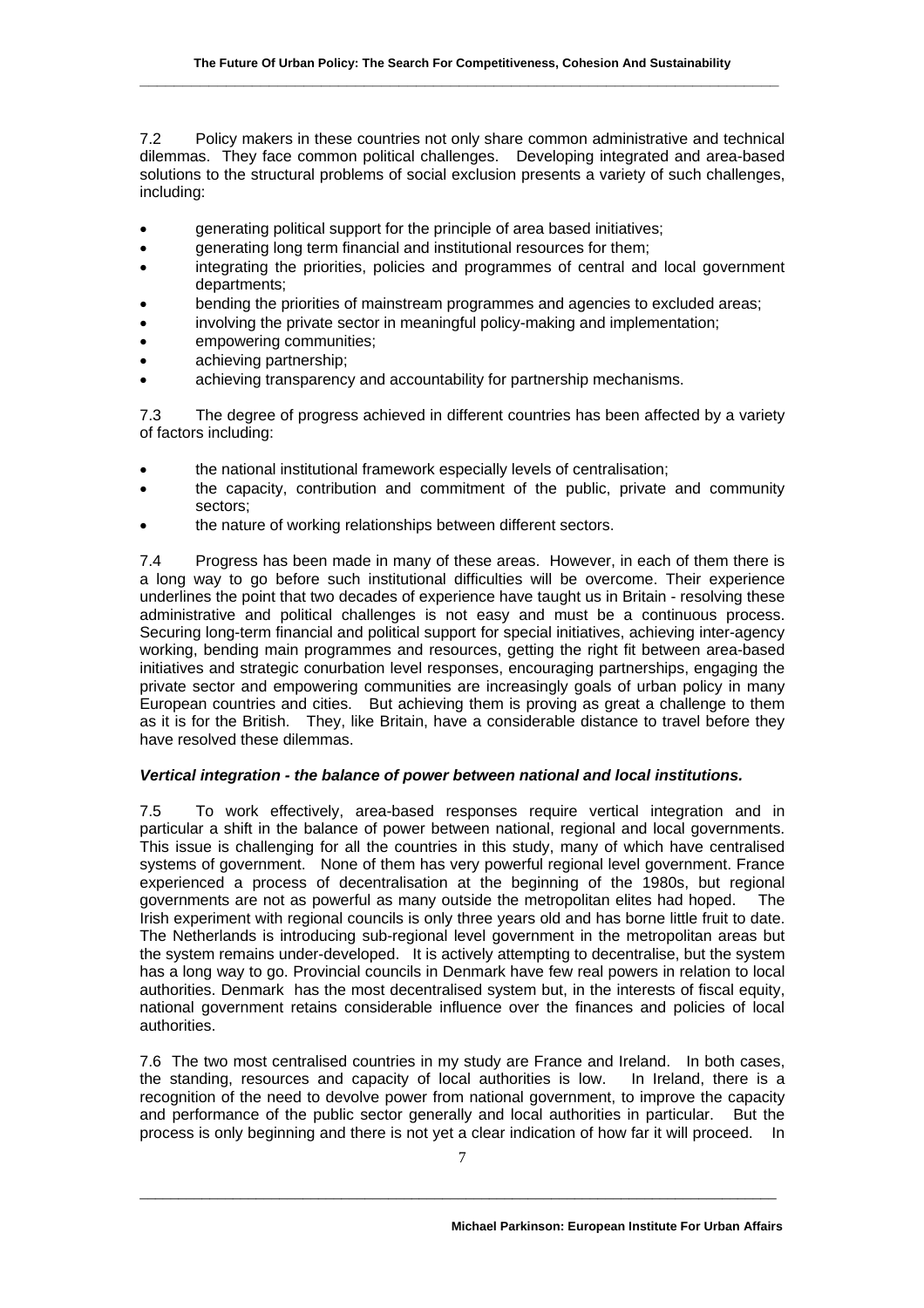France, there is substantial local demand for a second act of decentralisation to match the reforms of 1982, which have not delivered as much as had been hoped. Local policy-makers argue that to improve urban policy there should be a national commitment to reduce national state power, rationalise the structure of local government and administration and improve the capacity and performance of local government. It is not clear that the national government shares the view that change is needed. In all four countries, persuading national politicians and officials to let go of power and influence remains a necessary, but unresolved, task.

## *Partnership between the public, private and community sectors.*

7.7 Partnership is an explicit goal in many countries. But the progress made towards more partnership based decision-making varies. Involving the private sector has proved difficult in most of the countries. Often there is little tradition of direct private engagement in local decision-making and little incentive to participate. Sometimes the sector is not asked, partly depending upon national culture and traditions. The French have probably achieved the least in this field. The role of the central state, despite the 1982 reforms, has made it difficult to engage the other two sectors. The effort to achieve partnership working in France through the contract systems has been confined to making the different part of the French state - national departments, regions, departments and communes - co-operate rather than creating partnerships with the private and community sectors.

7.8 Equally there are problems of empowering the community sector in all four countries. The degree of centralisation in France and Ireland has traditionally left little space for communities to participate in decision-making. In Ireland, when it was attempted, it left the new partnerships in an anomalous political position with some difficulty in demonstrating their legitimacy. Where community empowerment is being attempted, as in Denmark, a range of familiar problems emerged:

- the lack of community capacity and resources in relationship to professionals and the public sector;
- low levels of community interest and worries about activist burnout;
- worries about community representativeness:
- awareness of the long term commitment required to empower communities.

There is considerably greater awareness of the need to engage communities directly in at least three of the four countries in this study. And progress has clearly been made in all of them. But the dilemmas of real community empowerment continue, even where there has been real political commitment.

### *The relationship between economic, social and environmental approaches to social solidarity*

7.9 There cannot be a single point of entry to the multi-dimensional problem of social exclusion which has inter-related economic, social and environmental causes. Nevertheless, government policies have often not recognised that dilemma and at different periods have adopted a one-dimensional approach to the challenge. As in Britain, the approach to, and the priorities of urban policy, have varied over time. But once again, there has been a degree of convergence as the four countries, at different rates, have gone through the policy changes experienced in Britain. The priorities have gradually changed from an initial concern with physical infrastructure, to a welfare-based approach and most recently to a greater concern with the underlying economic potential and performance of excluded areas and communities.

7.10 In every country, the process of regeneration began by focusing upon physical investment. In France during the 1970s and early 1980s the emphasis was more upon economic infrastructure than upon housing - which was the initial target in Denmark and the Netherlands. The second wave of in the mid-1980s policy focused more obviously upon the social dimensions of exclusion, adopting community-based, welfare oriented strategies.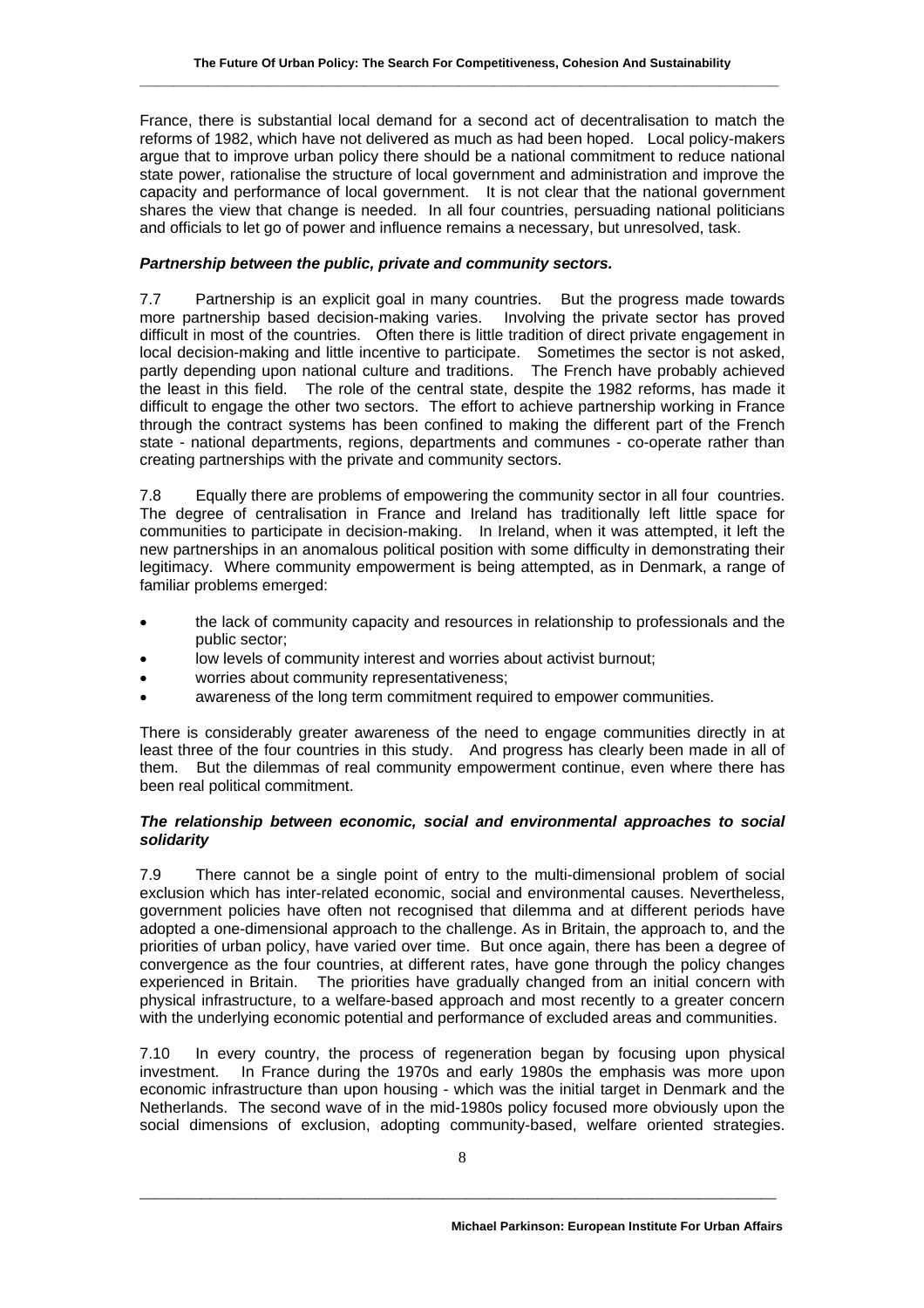However, in all four of the countries, the focus has increasingly shifted to the economic dimension of exclusion, with efforts to address it through labour market strategies as well as trying to engage the private sector in the process. In future, the challenge for government, including Britain, will be to recognise the links between the three dimensions and avoid the belief that a single pronged attack - for example, either through community development or flagship projects alone - will work.

# *Achieving political support for cross-departmentalism*

7.11 Two political targets are particularly difficult to achieve. Integrated area-based policy making calls for a shift towards cross-departmental working as well as the bending of resources towards excluded communities. These have not been easily attained in any of the countries. Functional specialisms and departmental political self-interest have proved difficult to break down everywhere. Every national government has recognised the need to focus upon this explicitly and has created, cross-departmental teams of politicians and/or officials. Ireland initially placed responsibility for the policy in the Taoiseach's office to give it political weight. The Dutch appointed a Secretary of State with a modest budget to mobilise support for the policy. The French created an inter-ministerial and inter departmental committee. The Danes equally created an Urban Commission with senior Ministers involved to attempt to get a cross-departmental collective response. In most countries there have been some clear gains and in particular there have been improved working relationships between officials. In general, getting support at cabinet level or from the prime Minister's office, is most helpful. But achieving substantial department commitment and changes in attitudes, priorities and behaviour remains a major challenge in all the countries.

# *Mobilising and concentrating scarce resources.*

7.12 Mobilising and concentrating resources has also proved a challenge in all countries. The scales vary but in every country the direct resources going to the partnerships are modest. And they are essentially an effort to encourage additional expenditure from other agencies, reorient existing resources or to achieve greater impact from existing resources through increased synergy. Estimating the existing level of investments in the areas, as well as the additional level of resources brought in to them, is extraordinarily difficult in all countries. There is little area-based accounting to provide the figures. The additional resources are smallest in Ireland with the Area Based Partnerships receiving only c£250k annually. In Holland, France and Denmark the initiatives typically receive about £2m new money from national government per year. Such resources are always welcome. But in every country there are questions of whether they justify the degree of effort involved in attracting them or whether they bear any clear relationship to level of need.

7.13 In addition to mobilising special resources, there are problems about concentrating them sufficiently. We have seen that an important political objection to area-based programmes is that they inevitably favour the designated areas at the expense of the others. The practical consequence in every country is that enormous political pressure has built up to increase the number of areas which are eligible for the special programmes. And just as in Britain, where 31 City Challenges were replaced by over 600 SRBs, governments have found it very difficult to resist such pressure. Ireland started with 12 Area-Based Partnerships, but increased to 38. France began with 12, but increased to 214 *Contrats de Villes*. The Dutch started with the 4 big cities, but have extended the initiative to 26. The Danes are moving in the opposite direction, having recognised that the first initiative was too dispersed. They have reduced the current initiatives to 7. But mobilising sufficient resources to make a significant impact upon an area, without generating resentment and envy amongst those left outside, remains a constant fine political balancing act.

# *Linking neighbourhoods to the economic and social mainstream.*

7.14 The current policy debate is less about the principle of area-based interventions, than about the right spatial levels at which to tackle exclusion and, in particular, how to integrate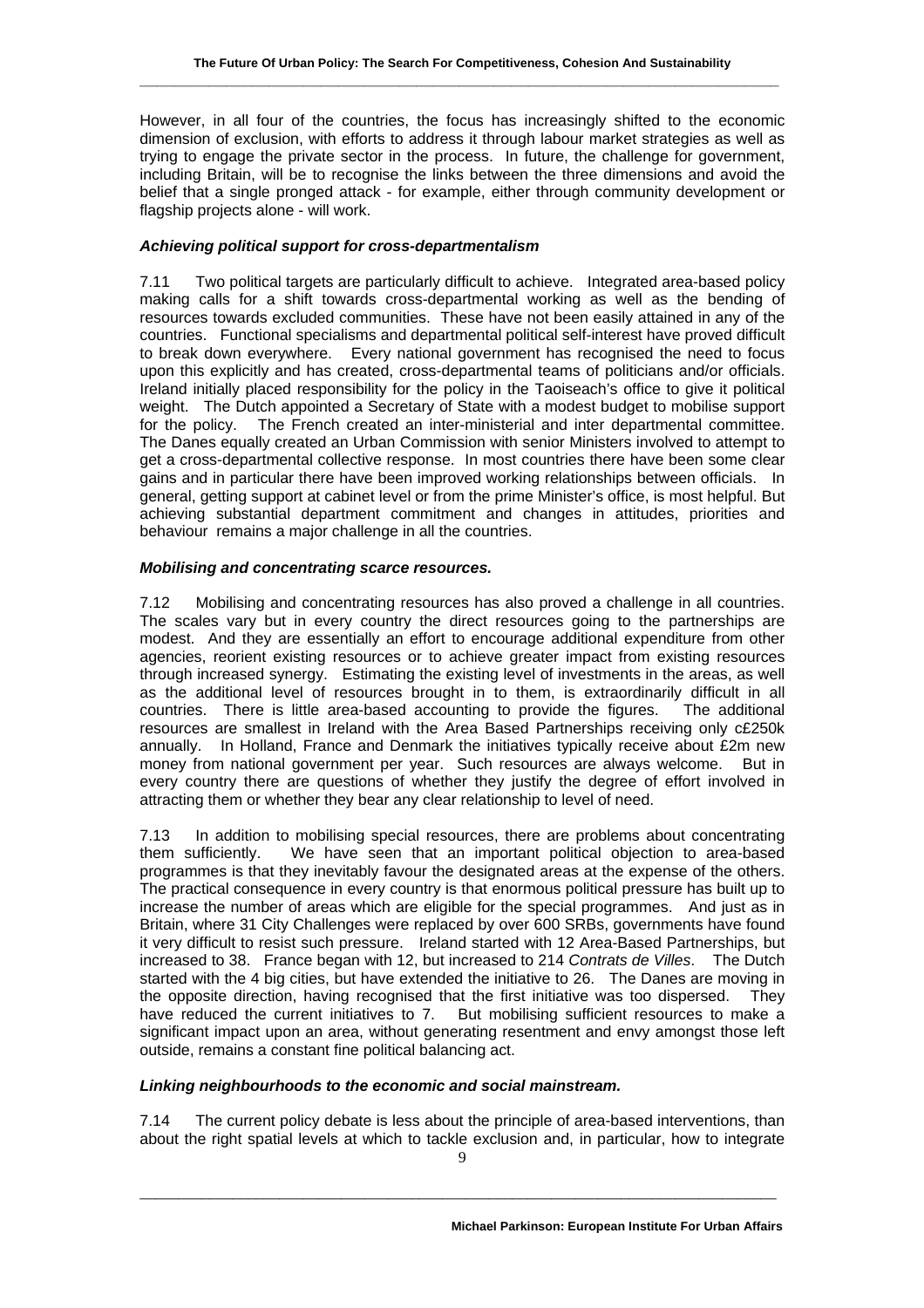area-based approaches with wider conurbation or regional level strategies. This is most clearly in the two countries with the longest experience of area based approaches - Britain and France. This debate is now very important in Britain. Government plans for Regional Development Agencies, its review of urban policy as part of the Comprehensive Spending Review and proposals by the Local Government Association for city-wide contracts have moved the debate beyond the merits of Challenge-based systems. But it is unclear how partnerships at city wide level will operate and what mechanisms and processes will emerge to reconcile regional and local interests.

7.15 A similar debate is taking place in France where the government is also undertaking a fundamental review of the '*politique de la ville'*. Amongst many French policy makers, there is a strong view that a decade of contract based initiatives, recently overlain by centralist and market oriented interventions, has left urban government fragmented and urban policy incoherent - pursuing welfare as opposed to developmental policies which are targeted at the wrong spatial level. There is also a view that policy has been too led by the process of central grant giving and local grant getting, than by the long term strategic needs of urban areas which focuses upon programmes, capacity, delivery and performance. The French policy review has not been completed, but the indications are that policy will move away from the most recent *Zone Franche* market based models and build upon the traditional *Contrat* and area-based models. But it will concentrate resources more. In particular, there is likely to be a greater focus upon: the wider conurbation as opposed to smaller areas, a limited number of big cities with larger problems and an economic development as well as a welfare oriented strategy.

#### *Are the policies working and for whom?*

7.16 There are essentially three types of problems, experienced to different degrees, in all the countries which make it difficult to answer this question:

- serious evaluation as opposed to monitoring is sometimes not being undertaken. This is most clearly true in France where little exists and there are no plans to extend it;
- it is difficult to disentangle the effects of a range of policies and attribute causality;
- it is to soon to tell. The policies have been in place for so short a time that the results are not in and it would be unreasonable to make judgements.

7.17 It is difficult to find conclusive evidence yet in any country of identifiable improvements in the social and economic circumstances of the areas or individuals that can be clearly attributed to the policy intervention. But this raises the broader question of what the policies are actually trying to achieve and what constitutes success: economic development, job creation, reduced poverty, racial integration, increased community capacity, environmental improvements? Policy-makers' views on those issues differ. For all these reasons, it is easier to get policy-makers' perceptions of the success of the policies than to get measures of impact.

7.18 Nevertheless there was a broad consensus in all four countries that area-based initiatives have changed and improved the processes of decision-making. This raises a wider question about the purpose of the policies - is the process of partnership building and the integration of partners a sufficient goal for the policy. It can be argued that administrative change is a necessary condition of success but not a sufficient end in itself. However, the more persuasive argument is that such gains - encouraging community empowerment or more integrated approaches - are themselves likely to reduce the institutional dimension of social exclusion and must therefore be seen as important achievements in themselves.

## *Policy implications*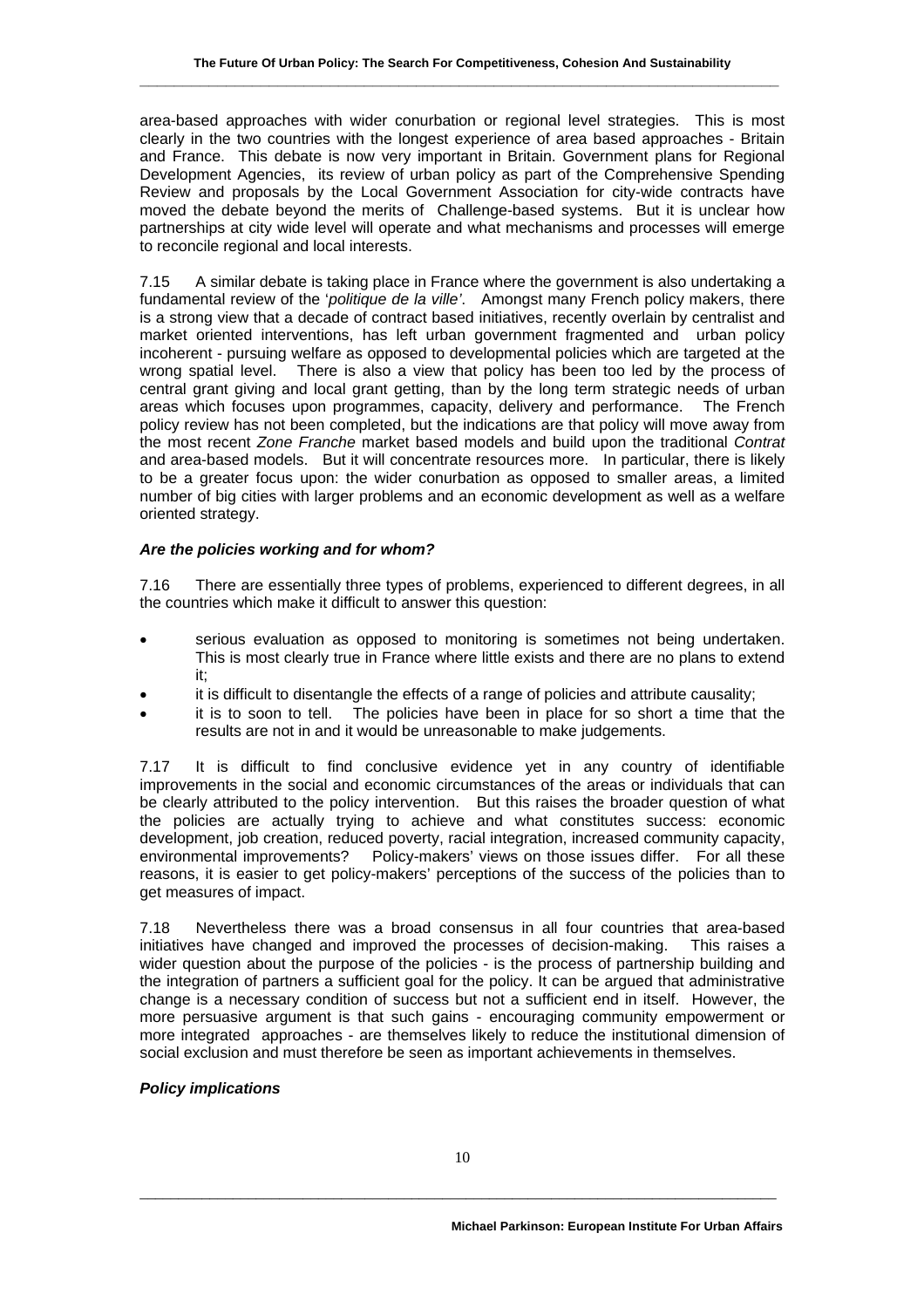7.19 European countries and cities are at different stages in terms of the extent and nature of social exclusion they experience. They are also at different points in designing policy to address it. Since social exclusion is a multi-dimensional phenomenon, addressing it successfully requires a multi-dimensional - not a sectoral - policy approach. It requires both the horizontal and vertical integration of decision-making systems. Horizontal integration is needed between: the public, private and community sectors; different policy sectors like education, housing training, transport, justice, welfare and tax systems; different elements of the national and local government machinery. Vertical integration is needed between European, national, regional, city and community levels.

7.20 The objectives which, in principle at least, underpin current British policy encouraging partnership between state, market and community; attempting to integrate government policies at horizontal and vertical level; attempting to empower communities; linking area-based initiatives to metropolitan wide strategies; focusing upon the economic dimensions of exclusion - are increasingly the policy objectives of other European countries when addressing social exclusion.

7.21 My view is that we need to ensure a long-term commitment to sustainable neighbourhood regeneration at all levels of government. It requires from local authorities, regional agencies and central government:

- visionary city leadership, effective partnerships and a strategic approach to urban regeneration:
- secure commitment of mainstream departmental spending to neighbourhood regeneration;
- strong links between regional economic strategies and neighbourhood regeneration;
- the need to co-ordinate funding streams and consultations with communities;
- the need to provide a strong Ministerial lead on urban regeneration which will ensure: the co-operation of key departments; greater policy integration at neighbourhood level and effective monitoring and dissemination of good practice.

## **8. What role for the European Commission?**

8.1 Throughout the 1990s the European Commission has played a bigger and bigger part in trying to increase the economic competitiveness of cities but reducing social exclusion in them. Its policy has broadened and deepened to grapple with the complex mix of opportunities and problems different European cities face. We have now reached a watershed with the publication of 'Sustainable urban development in the European Union: a framework for action'. The document was launched at the end of 1998 in the Urban Forum in Vienna. It is the definitive word on how the Commission sees our cities and how it intends to help. How good is it and what key policy issues does it raise for all of us working in living in European cities?

8.2 The Commission is proposing 24 actions to meet four broad challenges faced in our cities: strengthening economic prosperity and employment; promoting equality, social inclusion and regeneration; protecting and improving the urban environment; contributing to good urban governance and empowerment. It plans to respond to them by encouraging and financing more integrated, area-based and partnership actions at national and local level and facilitating the exchange of good practice about urban regeneration through a range of institutions and networks.

8.3 In fact the document has received a good reception in many quarters. There is clearly substantial support for its overall principles and framework. People have accepted its key principles are right. It builds upon good practice at European and national level. It moves beyond the Commission's previous policy documents. That is the good news. But the Commission's plans raise some big issues which we have to face. I can identify six: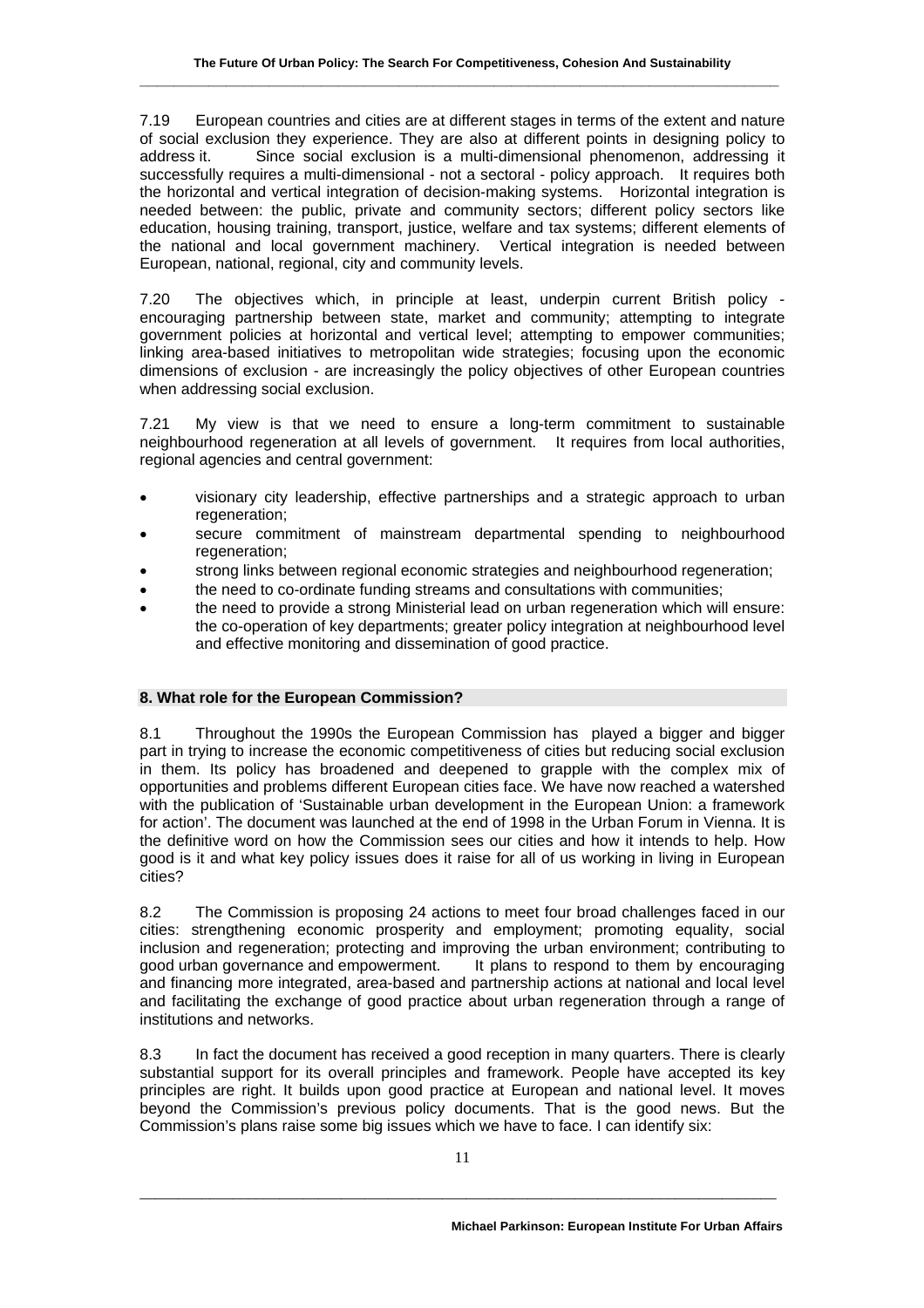- making sure we mainstream urban issues in wider EU policies;
- integrating the policies of key partners;
- bringing in important missing policy issues like housing;
- building bridges between cities and the Commission;
- getting the right spatial architecture for urban policy;
- finally moving beyond rhetoric to action.

#### **Beyond initiatives to mainstreaming the urban agenda**

8.4 A key issue for many cities is the link - or lack of it - between the document and the reform of the structural funds proposed in Agenda 2000. In particular many are concerned that the potential opportunities of increased support and resources from Agenda 2000 are outweighed by the proposed demise of the Community initiative, URBAN. They believe that URBAN has delivered high quality projects; encouraged the principles of integration, partnership, targeting and subsidiarity in member states which do not always practice those principles themselves; forged valuable direct links between the Commission and cities; had given Commission support to cities outside Objective 1 and 2 regions.

8.5 However, even if we recognise the value of projects supported by URBAN we must nevertheless be more sceptical of it as a policy principle. The evidence from many countries is that the economic and political weight of special initiatives like URBAN, are relatively modest in relation to need or to the resources being invested in cities. As a result, however good individual URBAN projects are, they have a relatively minor impact overall upon cities. We should recognise that the URBAN initiative has probably served its purpose and that it is now time to move on. We will achieve more by concentrating our energies upon the Commission's mainstream programmes and making them more sensitive to cities through revised guidelines than by attempting to rescue the more visible - but in the end less important - initiative.

#### **Improved governance - achieving integration.**

8.6 The framework clearly represents a more integrated approach to urban issues by the Commission. The plan for a Commission inter-service group to encourage further integration is welcome. But it is clear that the Commission has much further to go, including linking ESF and ERDF, to achieve a more integrated approach. Indeed, many ,including EUROCITIES, argue that we need a Commissioner for Urban Affairs to really achieve such integration. This idea has received a mixed response from European politicians, whose national experiences of such an initiative are mixed. But the idea is unlikely to go away. Whatever happens, the Commission will have to begin to deliver on the expectations of greater integration raised by the document.

8.7 At the same time, it is very clear that member states and local authorities still have to get rid of their traditional functional and departmental boundaries and their sectoral approach to policy making to deliver a more integrated approach to urban policy. In particular, many member states have yet to accept the key policy principles is encouraging. It is important that when revising the guidelines the Commission should insist that member states endorse those principles when applying for structural funds so that cities' interests cannot be ignored by unsympathetic national or regional governments.

### **Housing - a missing link between competitiveness and cohesion?**

8.8 Housing remains a central issue for urban policy. There is a huge demand for the Commission to recognise that next to jobs - for which it has responsibility - that housing - for which it does not - was the most important element of urban policy. There is substantial support for the view that if it cannot finance mainstream housing activities, the Commission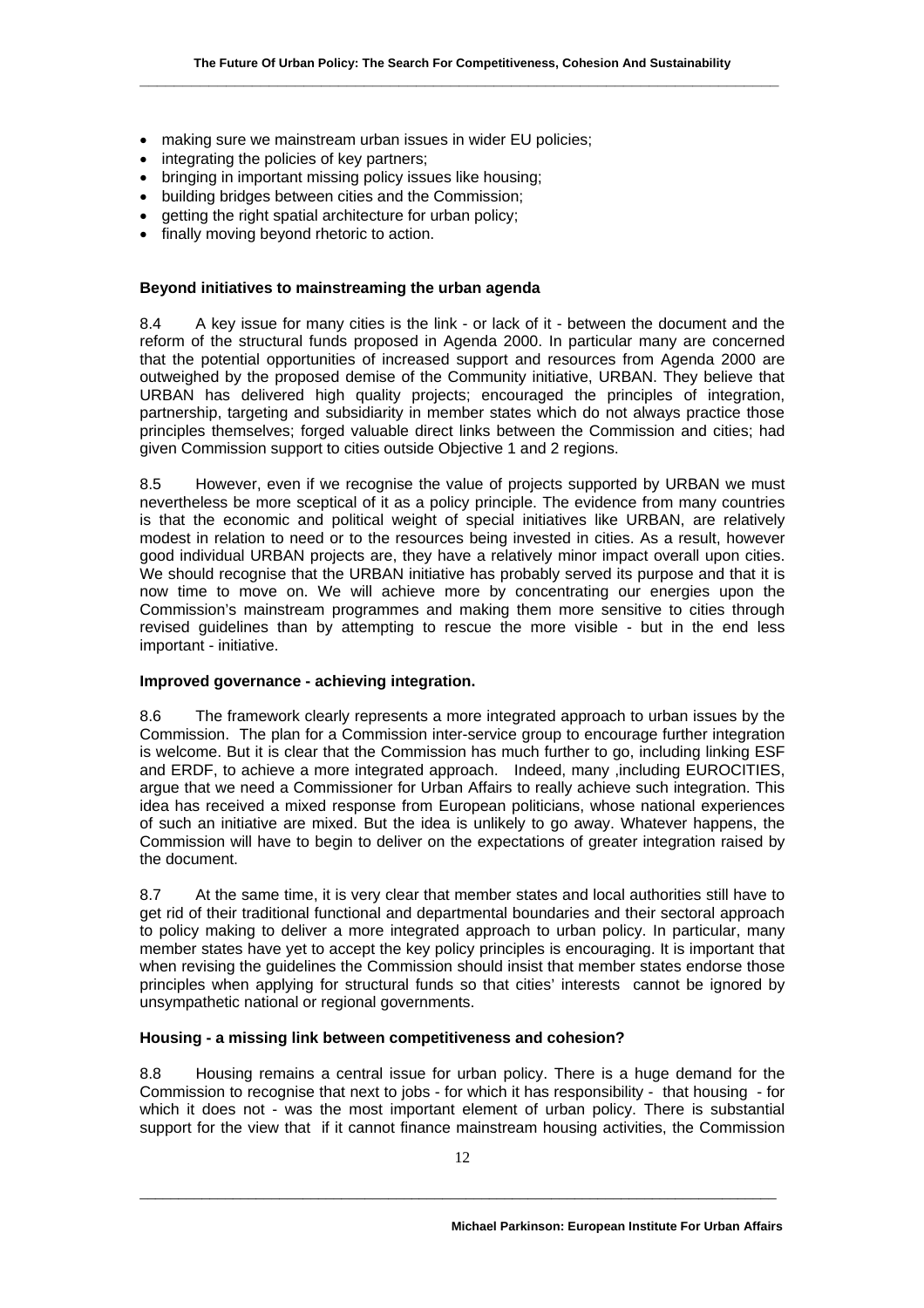should at least support housing related regeneration activities, including for example, training programmes, community capacity building, the provision of community facilities and environmental improvements. Again there is considerable experience to build upon in different countries which cities and the Commission could pull together so that we do not reinvent the wheel.

### **Building bridges between cities and the Commission.**

8.9 In future, cities may have to make their cases indirectly through regional and national government structures and intermediaries. To sustain the gains of the past years, cities will need to find a new way of putting their case directly to the Commission. In turn, the Commission will have to find a way of receiving and negotiating cities' demands. This will demand political goodwill and institutional creativity at both local and national level.

8.10 However, cities will also need to develop better links with their own national governments. Cities cannot expect the Commission to deal with all the problems or opportunities that European cities face. These will have to remain essentially a national responsibility. The crucial issue is to determine where the Commission can genuinely add value to cities, rather than adopting the begging bowl policy which demands European money simply because social exclusion exists in cities. Also, the cities must pull more together in their common cause rather than asking for special attention for the interests of large, or the medium sized or the smaller cities as they sometimes do.

8.11 At the same time European cities need to decide what priorities they want for an EU urban policy. They must in particular consider the relationship between economic competitiveness and social exclusion and determine whether they want a more needs based urban policy which focuses upon social exclusion or one which is more opportunity oriented and focuses upon the economic changes and the potential of cities. A number of commentators have argued that the implications of some of the major economic trends shifts had been overlooked in the Commission document and that it should be anticipating the policy consequences of those emerging trends rather than simply reacting to familiar forces. The Commission will need greater clarity from cities on what they really want on this crucial issue.

## **The right spatial architecture of urban policy**

8.12 Arguably the most significant part of the framework document are the Commission plans to introduce Integrated Urban Development Plans. These will require that cities are integrated into regional development plans, as a central feature of structural fund negotiations in future. Although confined to Objective 1 and 2 regions, this is an important breakthrough which places cities at the centre of regional policy. In the short term, they would attract more support and resources for cities. But in the longer term the plans could be a lever to achieve much better working relationships between cities and their regions. This idea has enormous potential whose implications have not yet been explored.

8.13 The challenge is to develop the right spatial architecture for urban policy so that different levels of government - European, national, regional and local - can make the best intervention - whether at neighbourhood, city, sub-regional or regional level. The proposal for Integrated Urban Development Plans open that important debate. The approach is already being explored in an number of countries - for example, in France with Contrats d'agglomeration and in the UK with the Local Government's Association plans for conurbation wider strategies in its New Commitment to Regeneration. Both echo the essential principles of Territorial Action Plans proposed by EUROCITIES. There is much to be worked out. That must be part of the next phase of work.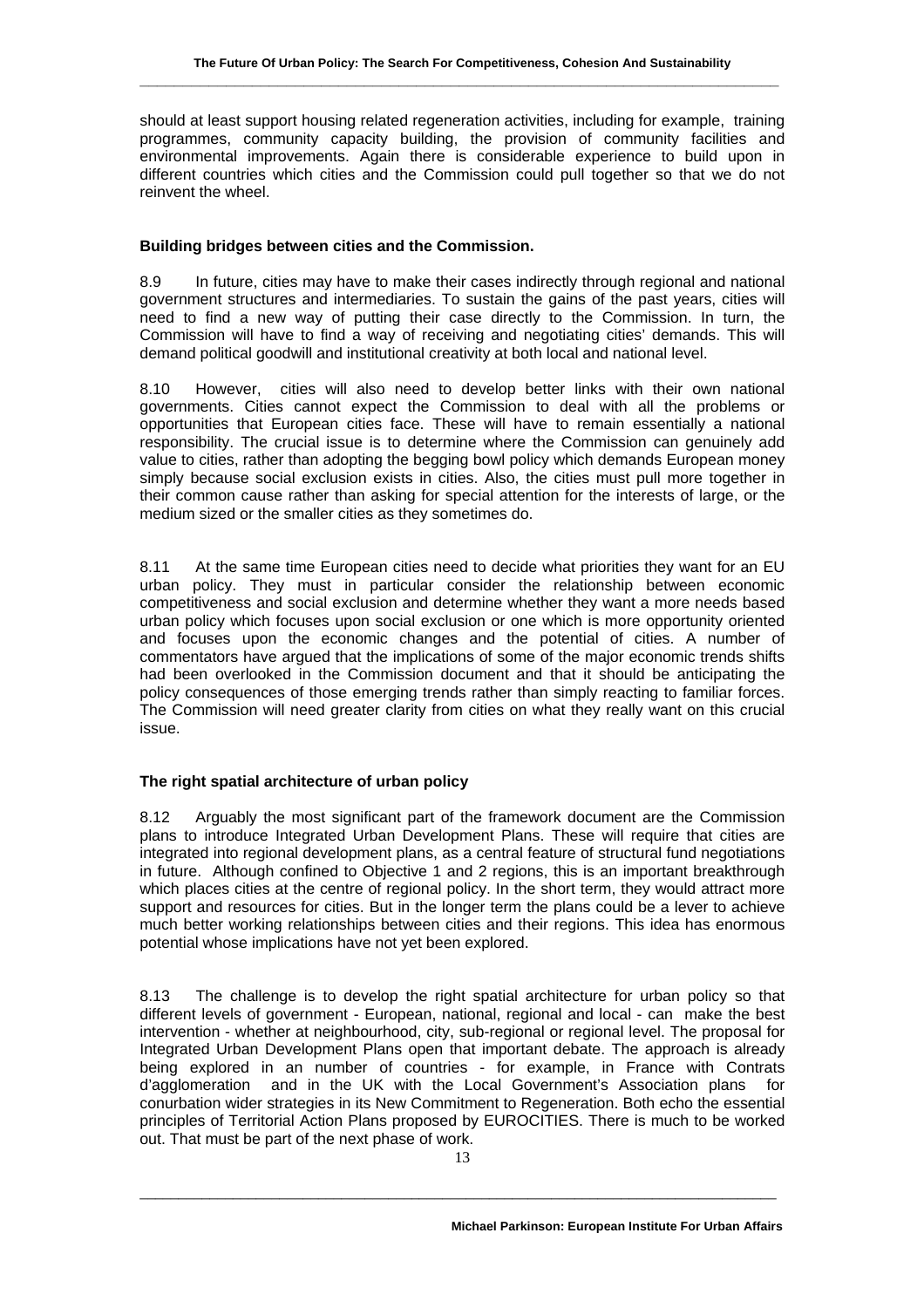### **Beyond rhetoric to action - what next?**

8.14 There is now a lot to play for. The important momentum that has been started must not be lost. The principles have been accepted but the crucial thing is now to put them into action. In terms of high politics, the battle to support the cities must be sustained. All European cities should exert pressure upon national governments so that they support the Commission's more ambitious strategy. In the coming year the Commission will have a great deal of work in developing and operationalising many of the crucial principles and implicit commitments which it and the Commissioner have made. To help it do so there will be plenty of consultations and working groups in the coming months. Another Urban Forum will almost certainly be called. For the cities, this is an important opportunity to make a sustained, constructive and detailed contribution to this crucial phase of the debate. For their citizens sake, they must not miss it.

## **9. The future urban policy challenge for Europe**

9.1 Despite the challenges presented by globalisation, economic restructuring and institutional change, European cities have substantial economic, social and cultural assets and potential. Much remains to be done - but already much has been achieved which can be built upon. Many of the factors which attract investment and people to particular places - the quality of labour, education and training, the cultural, residential and physical environment, the planning and fiscal regimes, the communication and transportation infrastructure remain under the influence - if not sole control - of cities. They can be affected by city policies, although increasingly in particular with other actors. And there are many examples of successful responses to the new challenges.

9.2 Many cities have achieved substantial physical regeneration, especially through the renovation of their city centres which offer impressive commercial, residential, cultural and retail facilities. Many cities have concentrations of intellectual resources in universities and research institutions which encourage high levels of innovation. Many play important roles as centres of communication, decision-making and exchange. Many have substantial cultural resources which are increasingly the source of economic growth and job creation. Cities also have enormous integrative potential with the capacity to encourage community participation and civic identity. And despite the growth of exclusion, many cities remain ethically and social diverse and offer vibrant cultural opportunities which attract visitors and residents. Within many cities there are flourishing neighbourhoods and communities with extensive levels of social capital which re the source of community empowerment.

9.3 Across Europe there have been many successful efforts to make cities more sustainable through innovative environmental and transportation schemes. Also, there are a range of innovative initiatives to develop partnerships and achieve integrated responses to social exclusion in many cities. And despite the growth of economic competition between cities, there has been an important growth in networking between them as they seek to trade, exchange ideas and information and share good practice. Substantial economic, social and environmental challenges to European cities remain. But much has already been achieved in facing those challenges. A key aim of European urban policy should be to increase awareness of what has been - and can be - done and to encourage the institutional processes which will enable cities to build upon their assets and potential to achieve long-term sustainability.

9.4 Despite the diversity of the European urban experience, its cities experience common trends and face similar challenges. The trends are globalisation and economic restructuring, social change and changes in institutional relationships and behaviour. The common challenge is to develop strategies, policies and instruments which will: